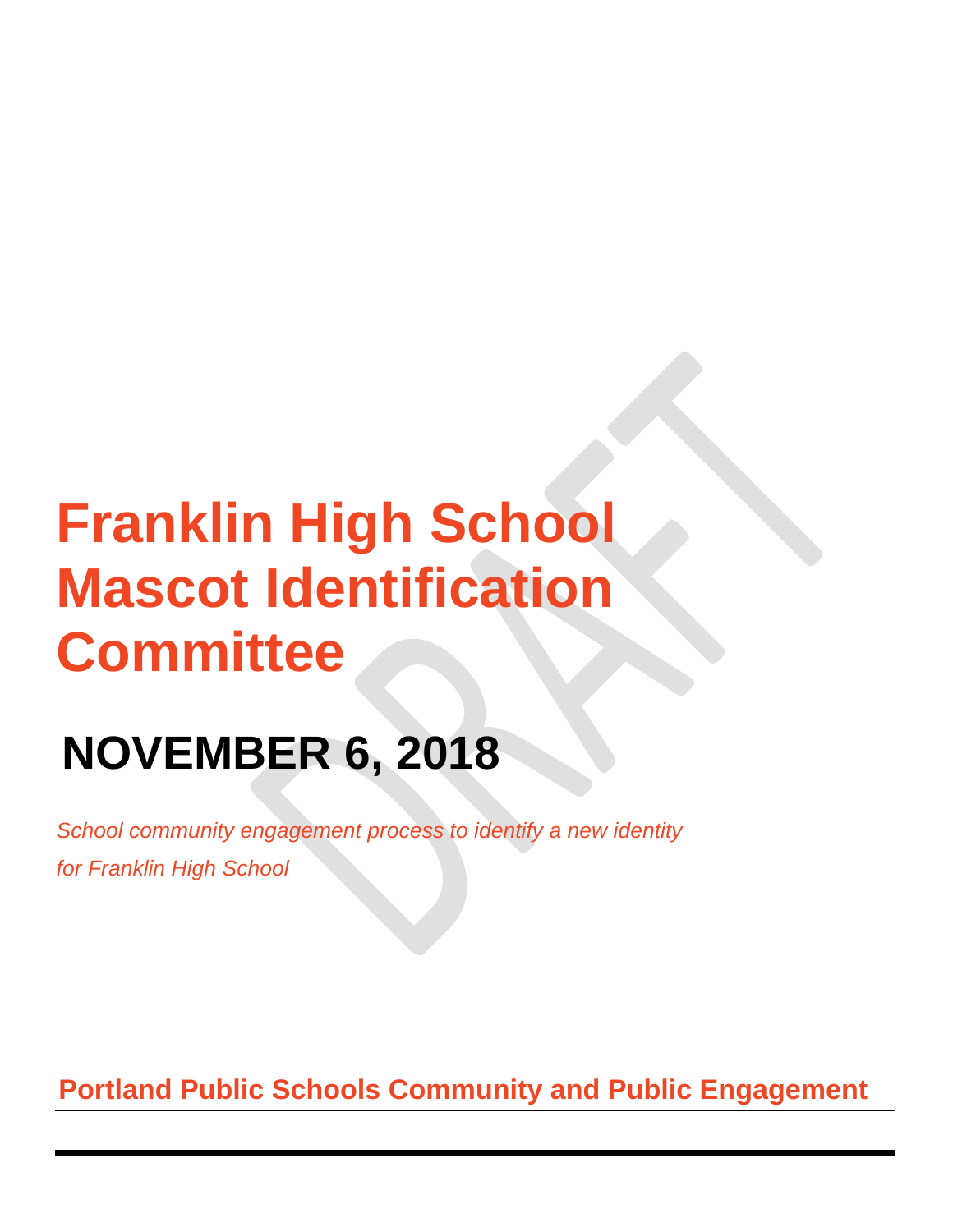# **Table of Contents**

## **Contents**

| Overview                                         |    |
|--------------------------------------------------|----|
| <b>Stakeholders and FHSMIC Charter</b>           |    |
| Community Engagement Plan                        |    |
| District Policy and Administrative Directive     | 5  |
| <b>Timeline for District Action and Decision</b> | 16 |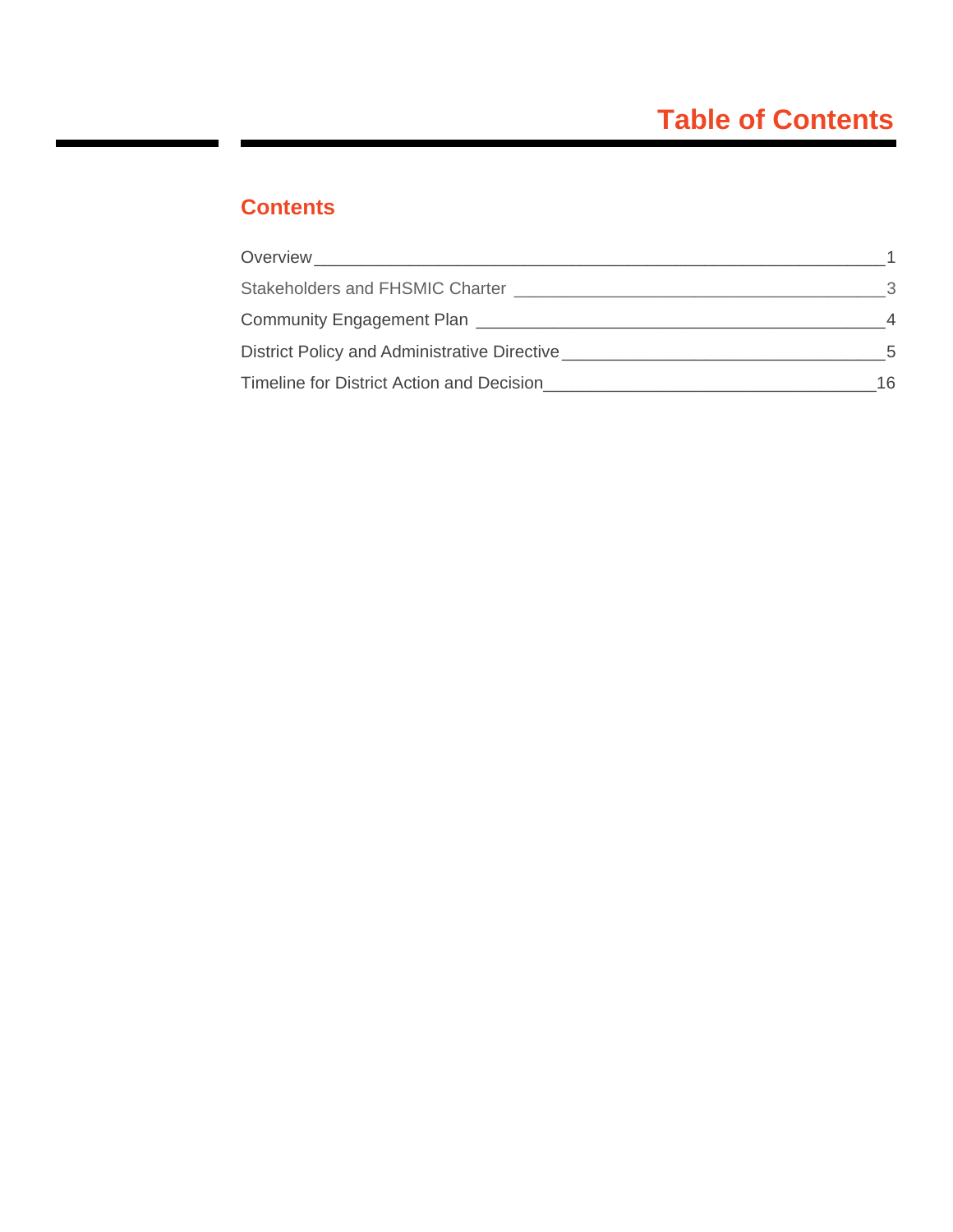### **Overview**

In May, 2018, the Board of Education reviewed a complaint requesting a name change of the Franklin High School nickname, "Quakers," asserting the name "Quakers is the name of an organized religion and as such, is inappropriate, offensive, and unconstitutional.

In response to the complaint, the Superintendent submitted to the Board, a request for review of the districts naming school district property policy 2.20.010.

After a public comment period and several public readings by the Board of Education and Superintendent, a revised policy was formally adopted by the Board of Education, stating that names shall not be a person, location or character whose primary identification is of a religious nature or be a name of a religious group or members.

In Board resolution No. 5649, the Board directed District staff to bring a community engagement process to determine a new nickname for Franklin High School to the Board of Education.

Communications and Public Engagement (CAPE) staff have been directed to work with the principal to help select committee members from the stakeholder groups identified in the Administrative Directive and convene meetings, solicit ideas, perform public outreach, provide easy access for the committee and community members to provide feedback, tabulate responses and provide a full report of the recommendations to the Superintendent for his review and decision.

CAPE staff will ensure the Board Policy and Administrative Directive have been satisfied and will then forward the FHSMIC recommendation to the Superintendent. Once the new mascot name is approved, Facilities will be directed to make the appropriate signage changes throughout the school. In addition, the school will have until June 30, 2020 to make changes to all branded items including but not limited to: uniforms, school building logos, school websites, Twitter accounts, Facebook and other social media, t-shirts and other branded items sold in the school store.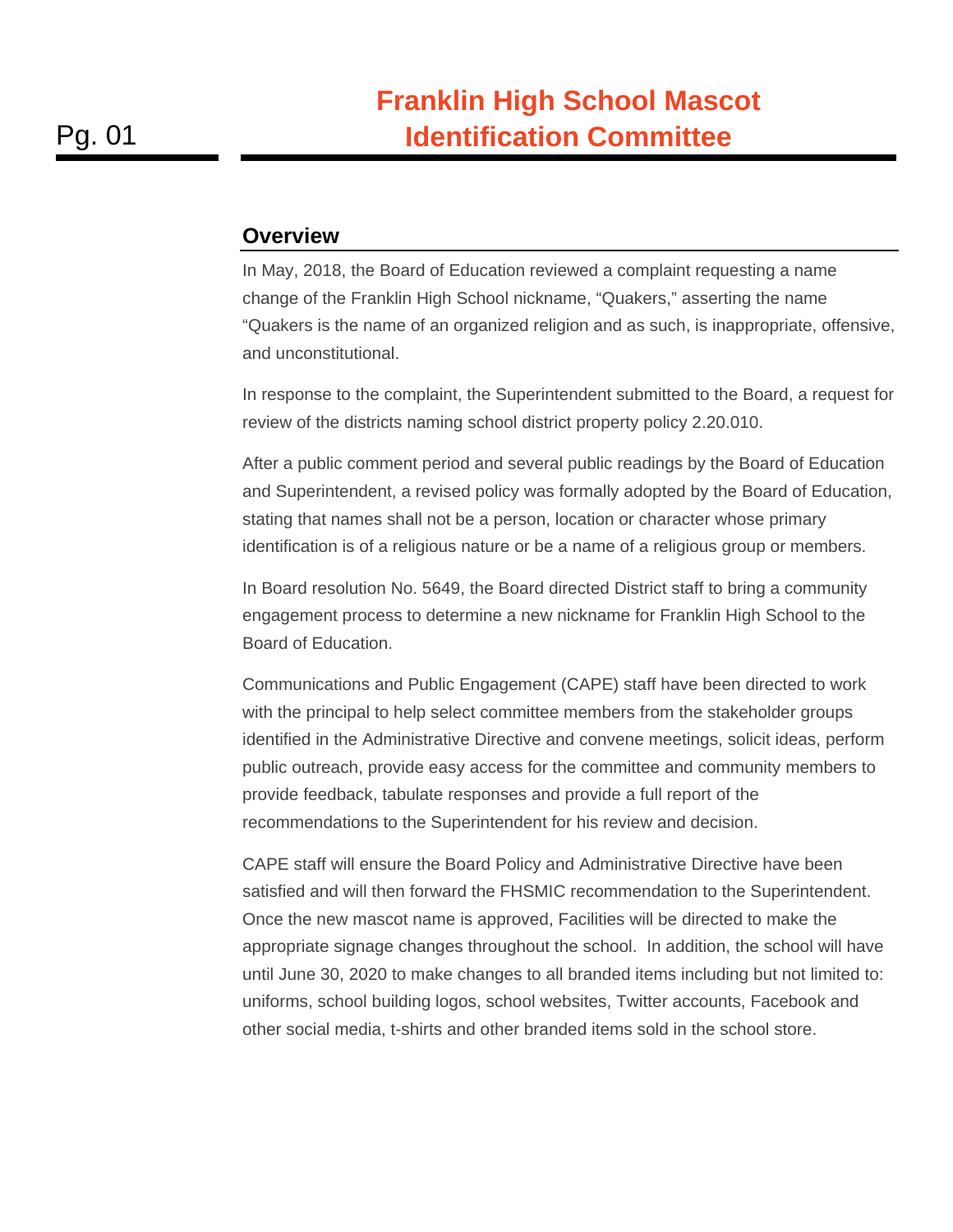## **Stakeholders**

- Principal
- Franklin Students and Families
- Teachers
- Portland Interscholastic League
- Alumni Association
- Current Franklin High School Partners
- Community Members
- Franklin High School Cluster Middle Schools
- Area Neighborhood Association
- Franklin High School community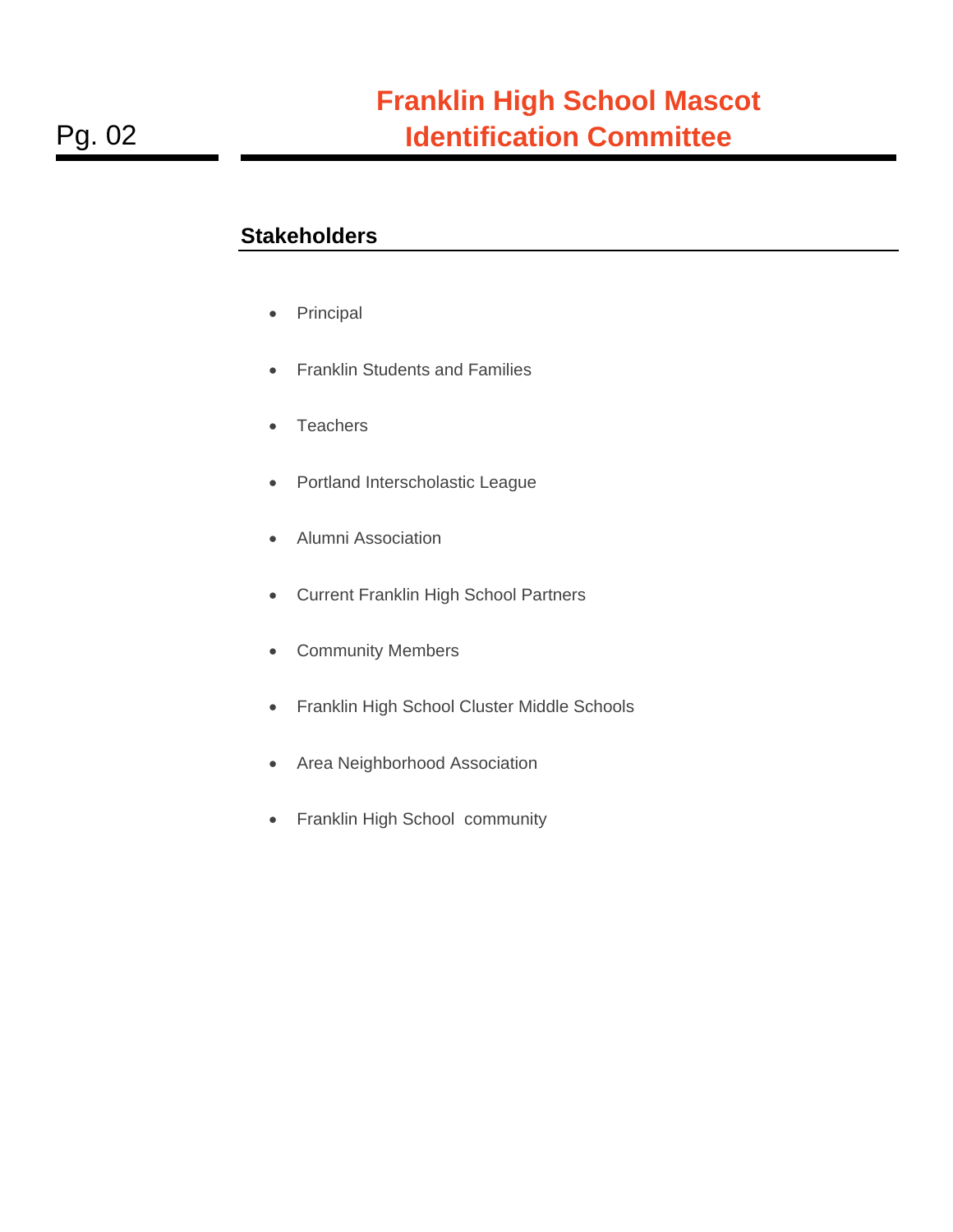### **Committee Charter**

At the direction of the Superintendent, Communications and Public Engagement (CAPE) staff will assist the Franklin High School principal in facilitating committee meetings, ensuring the committee adheres to the District Policy and Administrative Directive, creating all agendas, surveys and postcards, and communicating with the Franklin High School Mascot Identification Committee (FHSMIC) members and Franklin community.

The charge of the FHSMIC is to engage the Franklin High School community in generating ideas for a new identification/mascot for the school. A list of three to five names will be submitted to the Superintendent for consideration.

The FHSMIC committee will consist of:

- FHS Principal- Serving as Meeting Facilitator
- 2 community members from the immediate community served by FHS
- 1 teacher and 1 classified staff
- 1 FHS parent leader
- 2 Franklin High School students
- 1 member of the Franklin High School Alumni Association

The FHSMIC will adhere to the timeline for choosing a name, consistent with the June 30, 2019 deadline imposed by the Board of Education in Resolution 5649.

The FHSMIC will make available a method for interest parties to comment via US mail, email or telephone.

The FHSMIC may hold public meeting(s) to hear comment from community members, parents, prospective students, and staff.

The FHSMIC will ensure that the names selected meet the criterial outlined in Board Policy 2.20.010-P. Consideration will be given to any historical background of the name to ensure that it is not associated with activities in conflict with the District's mission, goals and policy of non-discrimination.

On or before the conclusion of their timeline, CAPE and the FHSMIC will submit to the Superintendent, the recommendation of the name, a description of the process used to determine the recommendation, the extent of support for the names in the school and neighborhood communities and a brief rationale for the name.

CAPE, at the direction of the Superintendent, will bring the proposal, along with a recommendation to the Superintendent for consideration and recommendation to the Board. The Board will vote on the Superintendent's recommendation.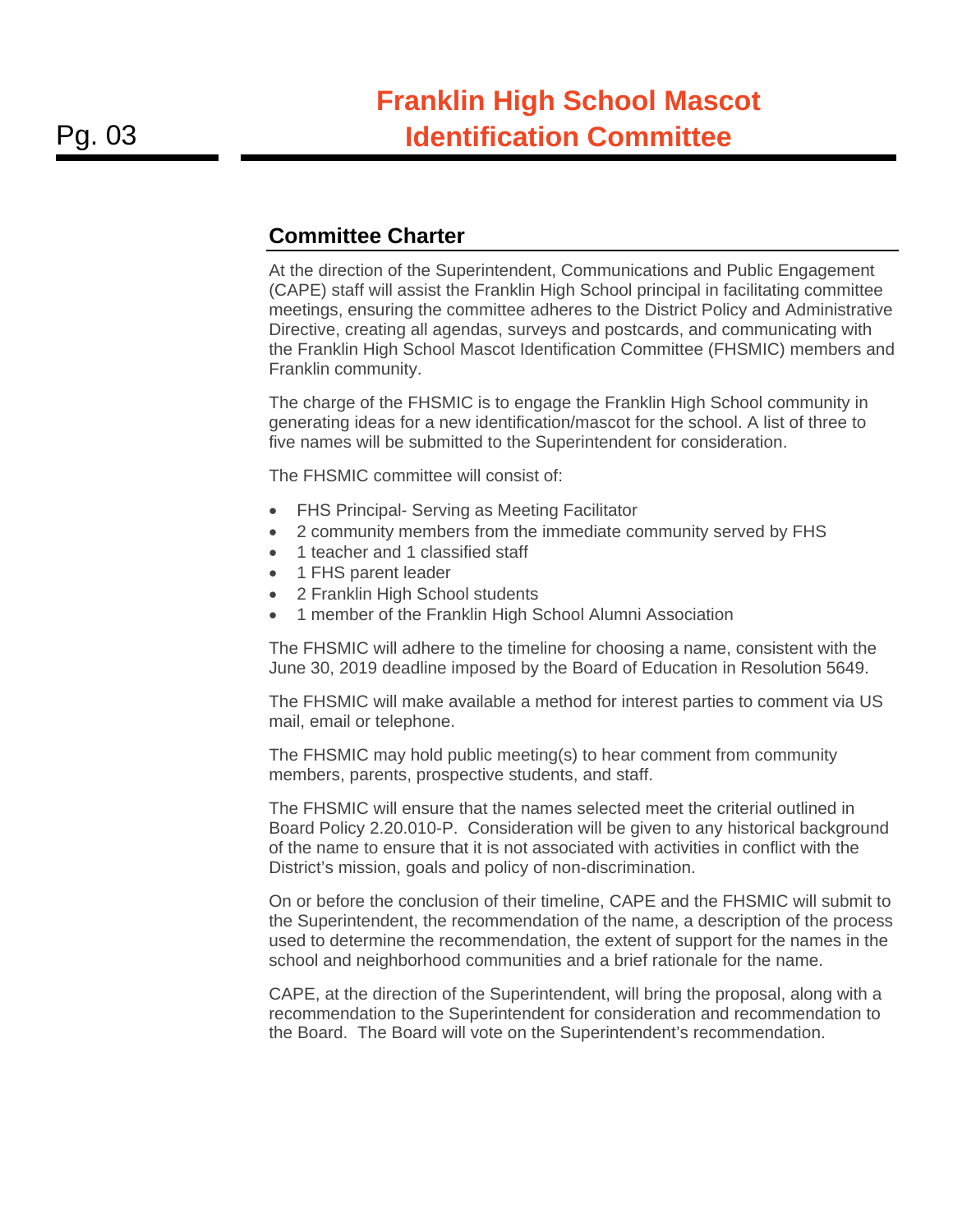## **Community Engagement Plan**

- $\checkmark$  The Franklin High School principal, with the assistance of CAPE will solicit stakeholder groups to participate on the committee and provide input through public comment
- $\checkmark$  Develop and distribute online survey
- $\checkmark$  Mail postcards to solicit suggestions
- $\checkmark$  Outreach to cluster middle schools
- $\checkmark$  Set up dedicated email account for responses
- $\checkmark$  Set up dedicated phone line
- $\checkmark$  Automated calls to ask for participation and feedback from postcards and email
- $\checkmark$  Inform affected school families of the FHSMIC work via school messenger
- $\checkmark$  In addition to mailing postcards, go door to door with postcards in a two block deep radius around the school
- $\checkmark$  Write article to be placed in PULSE, cluster school newsletters and neighborhood papers
- $\checkmark$  Invite Neighborhood Association to attend meetings and provide feedback
- $\checkmark$  Invite local business association to attend meetings and provide feedback Ensure all surveys, mailers and emails are translated, as well as having interpreters at all meetings.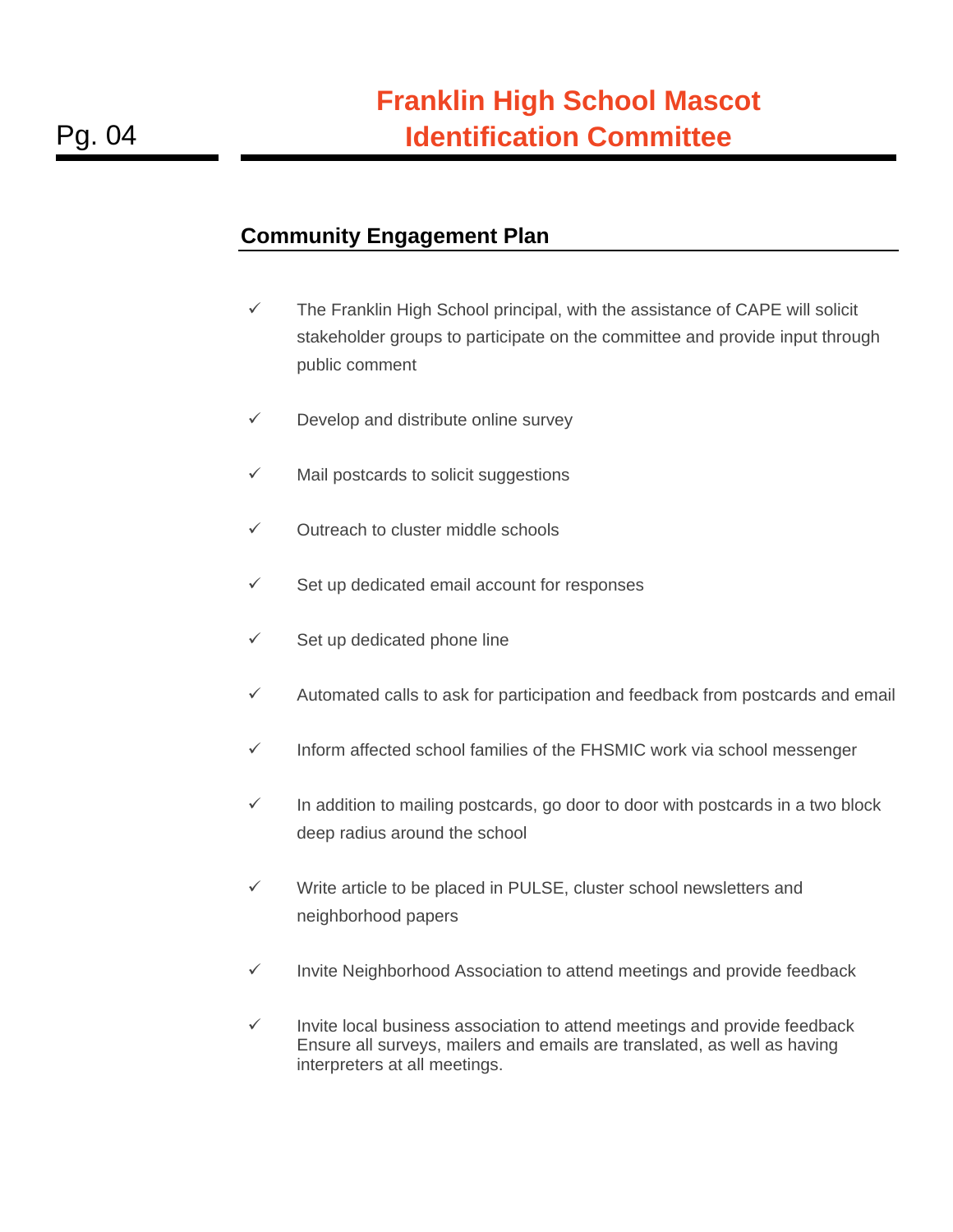## **District Policy**

Board Policy 2.20.010-P Naming School District Property sets forth criteria and conditions for naming and development of associated brand elements of district properties and programs. Naming school district properties includes but is not limited to, naming schools, school facilities, programs, non-school facilities, as well as school mascots, symbols, logos and other images used to represent district property and programs.

The Superintendent may initiate the process for naming, renaming, or rebranding of programs and properties independently. The Superintendent may also receive requests to rename schools or non-school facilities from individuals, petitions, chosen committees, or other representative groups. To initiate the process for renaming, a request must be submitted to the Superintendent for approval and must include the rationale for the request and information detailing the level of support for the request.

If approved by the Superintendent, the Communications and Public Engagement Department will be assigned to establish a timeline and to initiate the process for establishing a new name or for renaming an existing property, program, etc.

It is the responsibility of the Communications and Public Engagement department to ensure procedural requirements of Board Policy 2.20.010-P and this administrative directive are satisfied and remain consistent with the district's brand guidelines.

For the purpose of this administrative directive, the following definitions will apply:

1. Definitions

a. School. An institution with a separate organizational structure that has an assigned administrator and site council, a teaching staff, and budget and curriculum that meets state content standards.

b. School Facility. The physical plant or building housing a school including but not limited to the playgrounds, athletic fields, and parking lots.

c. Programs. A distinct course of related actions utilizing special techniques or focused on a topic area with activities designed to achieve a specific outcome.

d. Non-school facilities. Physical plant or building housing district offices which support schools.

e. Focus Options. A separate Board-recognized school or program structured around a unique curriculum or a particular theme.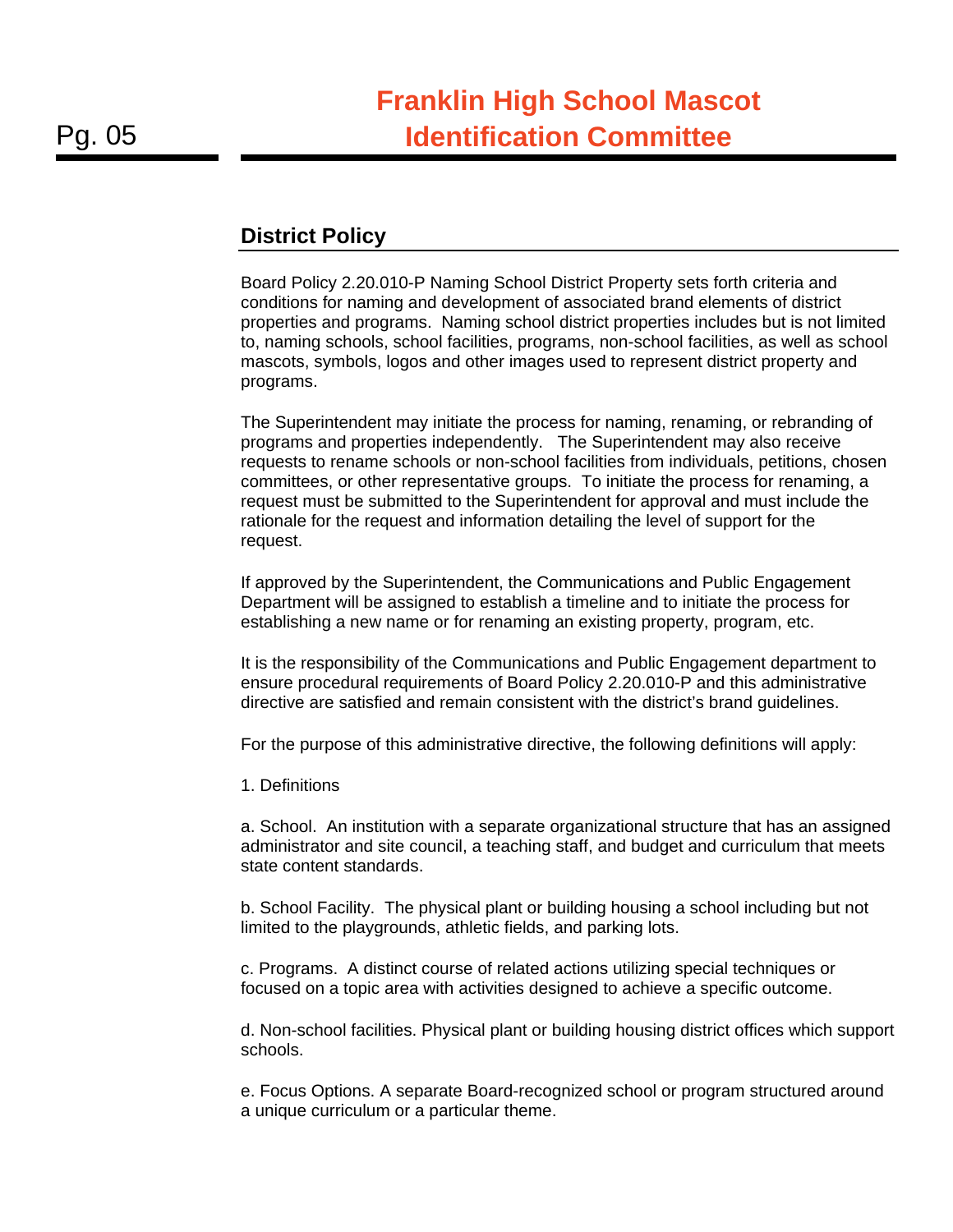f. Areas within a School Facility. Spaces and rooms inside and out, including, but not limited to, classrooms, auditoriums, gymnasiums, administrative offices, halls, and cafeterias, athletic fields, playgrounds, and parking lots.

g. School Conversion. New schools resulting from division of one existing school into more than one separate and distinct school.

h. School Merger. A school formed from combining two or more schools into one school or location.

i. School Reconfiguration. Rearrangement of grades or programs within a school.

j. Community / School Community. The students, family, caregivers, faculty, administration, alumni, community partners, and other key stakeholders.

k. Brand. A school or district's identity including more than just names and logos. Branding captures values, culture, and personality. It defines how identity will be represented.

The procedure for naming and renaming shall take place in the following manner:

I. Naming and renaming

1. School facilities, focus options, programs, conversions, mergers, reconfigurations, mascots.

a. At the direction of the Superintendent, the Communications and Public Engagement department will establish a timeline for the naming process and will work with the school principal to form a naming committee.

b. The committee will be facilitated by a member of the Communications and Public Engagement department and shall include the school principal and representatives from the school's community including current students, staff (at least one teacher and one classified employee), community partners, alumni, and any other key stakeholders. The Communications and Public Engagement department will work with the principal to determine how representatives are selected for the committee.

c. The charge of the committee will be to solicit input from the greater school community and to make a recommendation to the Superintendent for consideration. This will be a two-part process to first establish a name – followed by the development of brand identity elements. Both steps will follow the same process.

d. The committee, working with the Communications and Public Engagement Department, will notify the staff, students, parents, and community groups of affected schools about the naming process.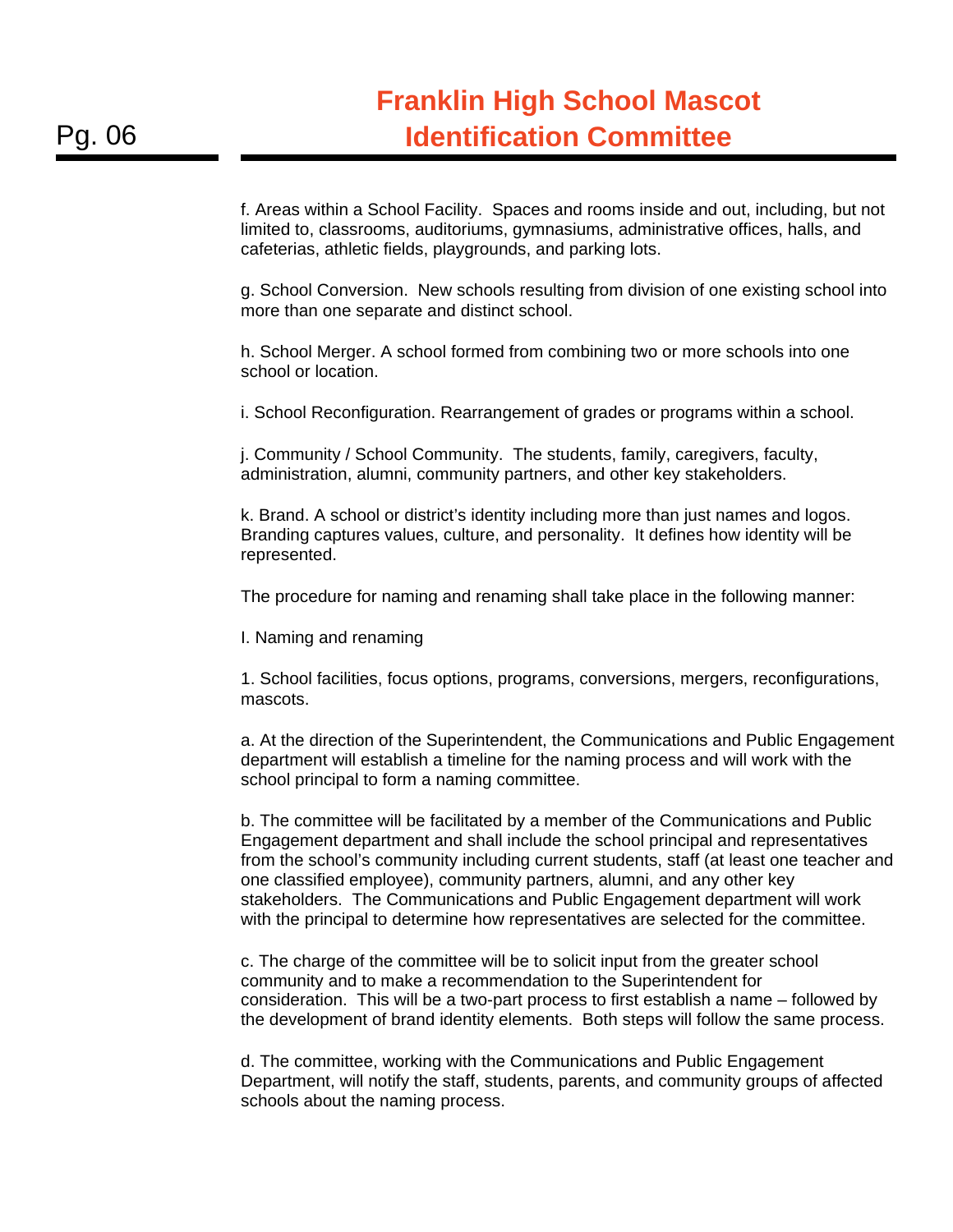e. The committee will ensure a process for all interested parties to provide input.

f. The committee will ensure that the name selected meets the criteria outlined in Board Policy 2.20.020-P. Consideration will be given to the historical background of the name to ensure that it is not associated with activities that are in conflict with the District's mission, goals, and policy of non-discrimination.

g. The recommendation must contain:

1. Documentation of the level of school community support and the process used to determine that support. The documentation must show that current and former students along with school staff have been included in the discussions and should include the names of committee members and a description of the process used to form the committee.

2. Documentation of consideration given to the historical background of the name and its relevance to the community served by the school.

3. A fiscal impact statement and suggested methods of covering the expense of the name change.

4. If the name change is being proposed to address discrimination or because the current name does not comply with the criteria specified in Board Policy 2.20.010-P, the party is exempted from providing a fiscal impact statement.

h. Once the Superintendent has approved the recommendation, the Superintendent will present the recommended name to the full board for approval.

i. The full Board will vote to approve the recommendation. The decision of the Board will be final.

j. Once a name is approved, the Communications and Public Engagement department will develop brand identity elements. Brand identity elements, including symbols, marks, or logos will be submitted to the Superintendent for approval.

2. Areas within a school facility

a. Requests to name an area within a school facility (i.e., the library, gymnasium, playing field) shall be presented to the school principal.

b. The request should be supported by a rationale and summary of staff, student, parent, alumni, and community support for the naming.

c. If the request is approved by the principal, it will be presented to the appropriate supervisor of the school's cluster for approval and referral to the Superintendent.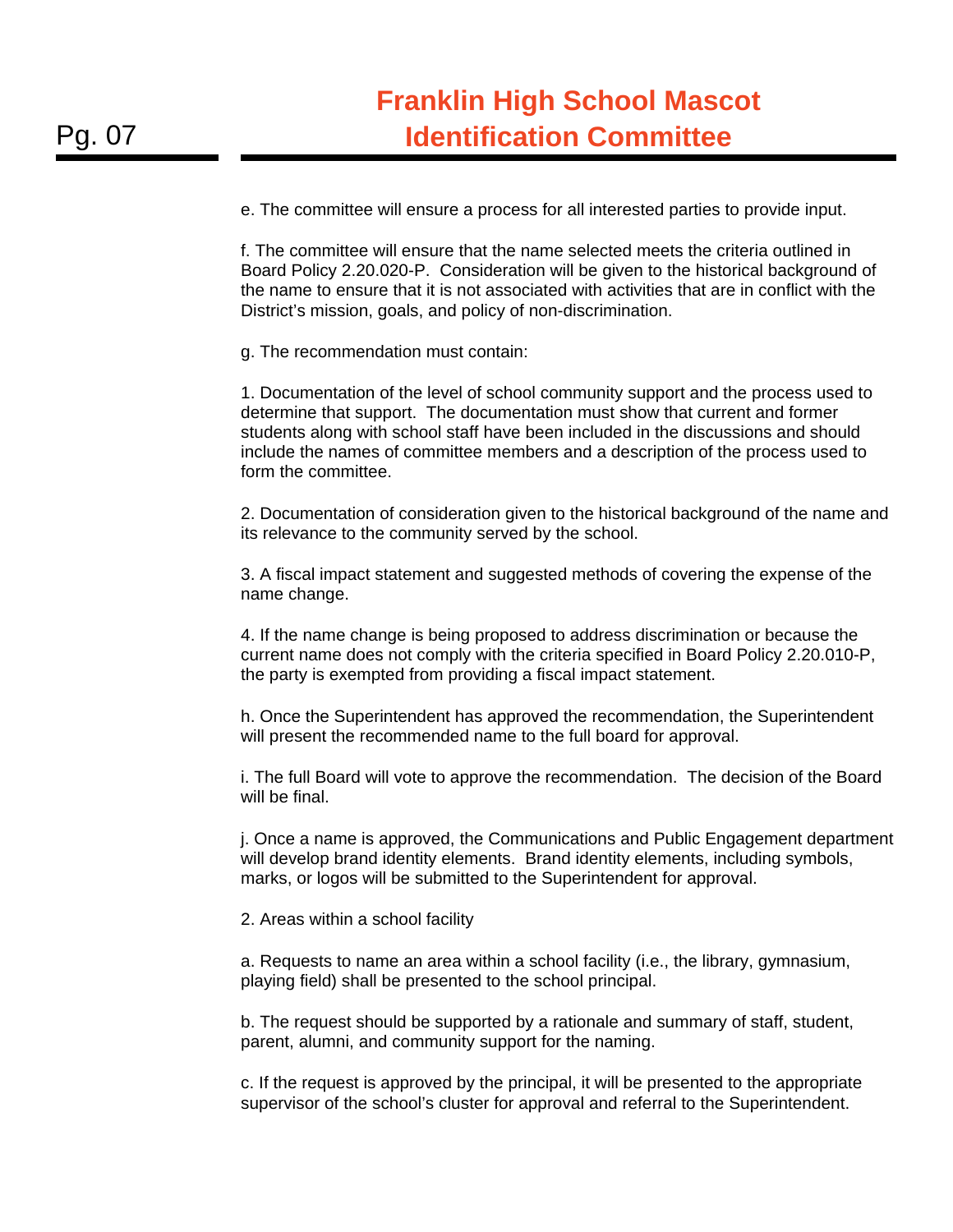1. The decision to proceed will be based upon evaluation of the request and rationale under Board Policy 2.20.010-P.

2. If the principal and supervisor decide not to proceed, a letter outlining the reason will be sent to the proposer(s).

d. If a decision is made to proceed, the principal will work with the Communications and Public Engagement department to establish a timeline and form a committee consisting of a member of the Communications and Public Engagement department and representatives from the school's community including students, staff (at least one teacher and one classified employee), community partners, alumni, and any other key stakeholders.

e. The charge of the committee will be to solicit input from the greater school community and to make a recommendation to the Superintendent for consideration.

f. The committee, working with the Communications and Public Engagement Department, will notify the staff, students, parents, and community groups of affected schools about the naming process.

g. The committee will ensure a process for all interested parties to provide input.

h. The committee will ensure that the name selected meets the criteria outlined in Board Policy 2.20.020-P. Consideration will be given to the historical background of the name to ensure that it is not associated with activities that are in conflict with the District's mission, goals, and policy of non-discrimination.

i. The committee's recommendation must be approved by the school principal and cohort supervisor prior to submitting to the Superintendent. The recommendation shall include an outline of the process used to establish the committee, a summary of engagement activities with school community members, the rationale for the choice, and any supporting information regarding the name's relevance to the community served by the school.

j. Once the Superintendent has approved the recommendation, the Superintendent will present the recommended name to the full board for approval.

k. The full Board will vote on the Board Committee's recommendation. The decision of the Board will be final.

l. The Superintendent or designee, in conjunction with the Communications and Public Engagement Department and Facilities Management, must approve all permanent signs or markers used to honor persons or acknowledge entities for which areas within the school are named. Unless otherwise agreed to by the Superintendent or designee, the cost of signs or markers or any other cost associated with the naming will be the obligation of the individual school.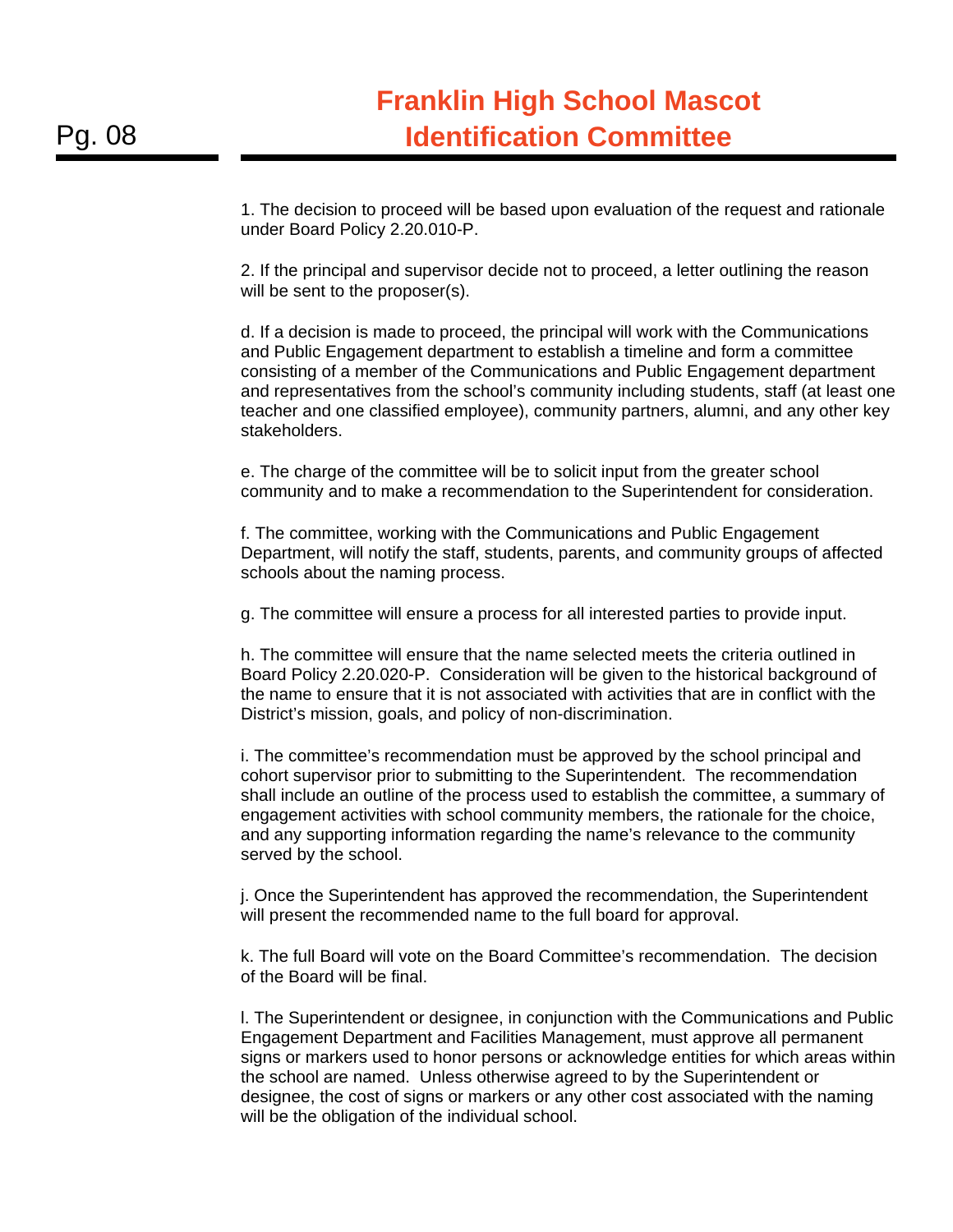3. Non-School Facilities and areas within non-school facilities

a. Requests to name non-school facilities or areas within non-school facilities shall be submitted to the Superintendent and accompanied by a statement of rationale and financial impact.

b. The Superintendent or designee will evaluate the request based upon the criteria established in Board Policy 2.20.010-P and make a decision whether or not to proceed with the request.

c. If the decision is not to proceed, the Superintendent or designee will notify the proposer of the decision and the reason for the decision.

d. If the decision is to proceed, the Superintendent will assign the Communications and Public Engagement Department to establish a timeline and form a committee consisting of key stakeholders.

e. The committee will ensure that the name selected meets the criteria outlined in Board Policy 2.20.020-P. Consideration will be given to the historical background of the name to ensure that it is not associated with activities that are in conflict with the district's mission, goals, and policy of non-discrimination.

f. The committee's recommendation to the Superintendent shall include an outline of the process used to establish the committee, a summary of engagement activities with school community members, the rationale for the choice, and any supporting information regarding the name's relevance to the community served by the school.

k. Once the Superintendent has approved the recommendation, the Superintendent will present the recommended name to the full board for approval.

l. The full Board will vote on the committee's recommendation. The decision of the Board will be final.

m. Once a name is approved, the Communications and Public Engagement department will develop brand identity elements and will submit to the Superintendent for approval.

I. Naming as a result of gifts

a. Proposals to name new facilities or parts of existing facilities may be considered as part of the contract negotiations in acceptance of a significant monetary gift.

b. Names proposed must be in keeping with the criteria established in Board Policy 2.20.010-P.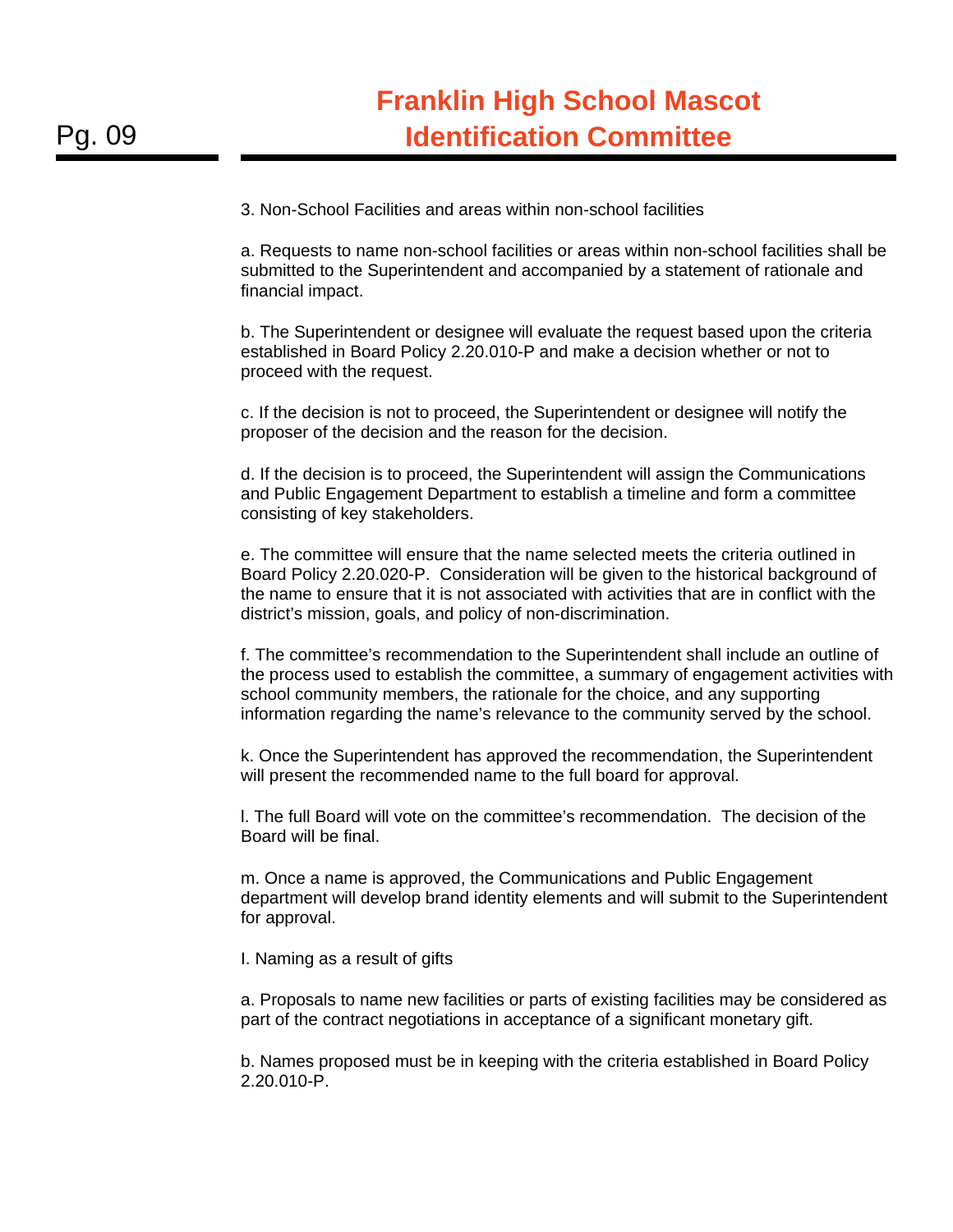c. The proposed name will be reviewed by a committee including, but not limited to, General Counsel or designee, Senior Director of Communications and Public Engagement, and the Principal (if the name affects an existing school facility). Consideration will be given to the historical background of the name to ensure that it is not associated with activities that are in conflict with the District's mission, goals, and policy of non-discrimination.

d. If the committee recommends the name proposal and the Superintendent agrees, the Superintendent will recommend that the Board accept the donation and proposal.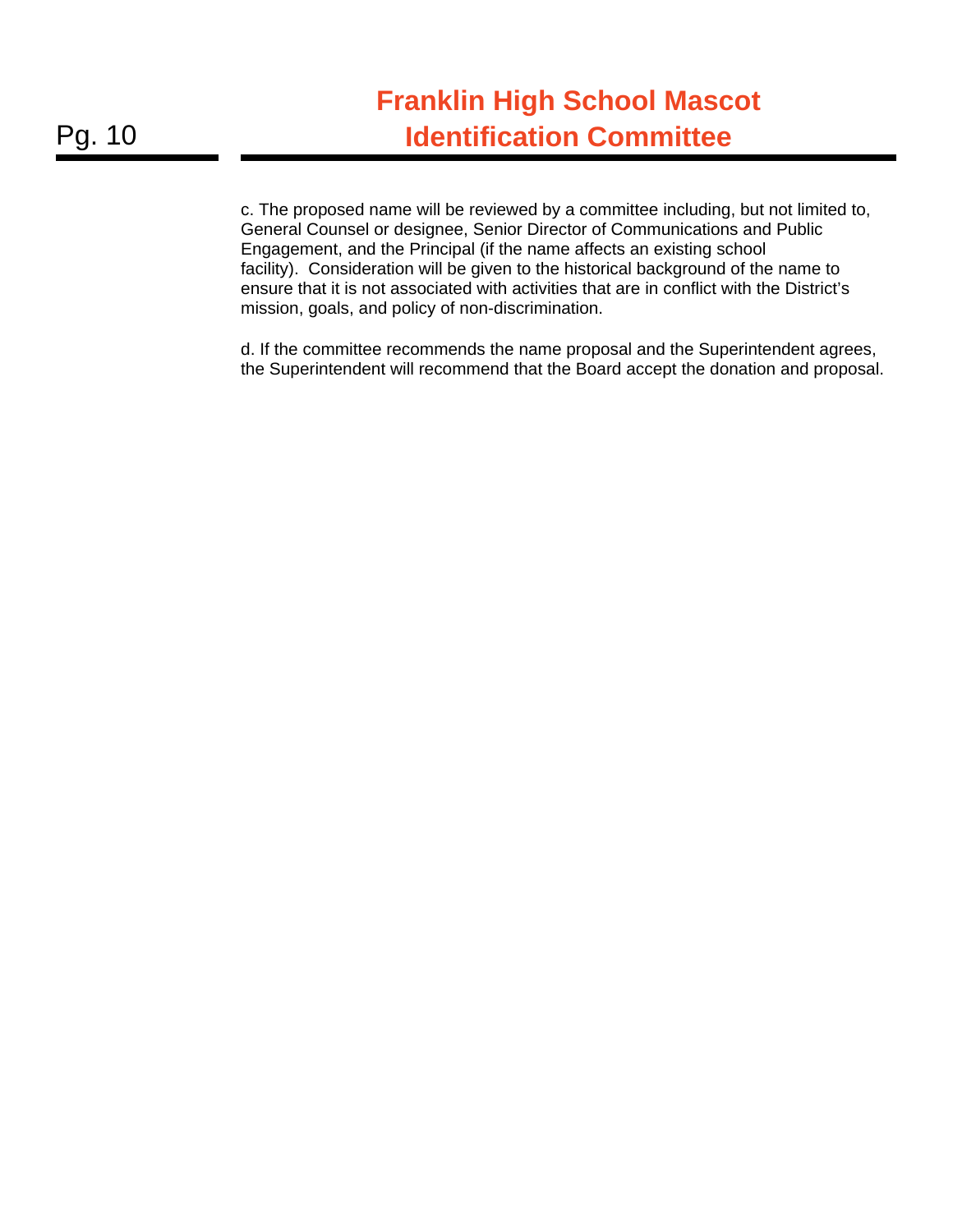## **District Administrative Directive**

Board Policy 2.20.010-P Naming School District Property sets forth criteria and conditions for naming and development of associated brand elements of district properties and programs. Naming school district properties includes but is not limited to, naming schools, school facilities, programs, non-school facilities, as well as school mascots, symbols, logos and other images used to represent district property and programs.

The Superintendent may initiate the process for naming, renaming, or rebranding of programs and properties independently. The Superintendent may also receive requests to rename schools or non-school facilities from individuals, petitions, chosen committees, or other representative groups. To initiate the process for renaming, a request must be submitted to the superintendent for approval and must include the rationale for the request and information detailing the level of support for the request.

If approved by the Superintendent, the Communications and Public Engagement Department will be assigned to establish a timeline and to initiate the process for establishing a new name or for renaming an existing property, program, etc.

It is the responsibility of the Communications and Public Engagement department to ensure procedural requirements of board policy # 2.20.010-P and this administrative directive are satisfied and remain consistent with the district's brand guidelines.

For the purpose of this administrative directive, the following definitions will apply:

#### **1. Definitions**

- a. School. An institution with a separate organizational structure that has an assigned administrator and site council, a teaching staff, and budget and curriculum that meets state content standards.
- b. School Facility. The physical plant or building housing a school including but not limited to the playgrounds, athletic fields, and parking lots.
- c. Programs. A distinct course of related actions utilizing special techniques or focused on a topic area with activities designed to achieve a specific outcome.
- d. Non-school facilities. Physical plant or building housing district offices which support schools.
- e. Focus Options. A separate Board-recognized school or program structured around a unique curriculum or a particular theme.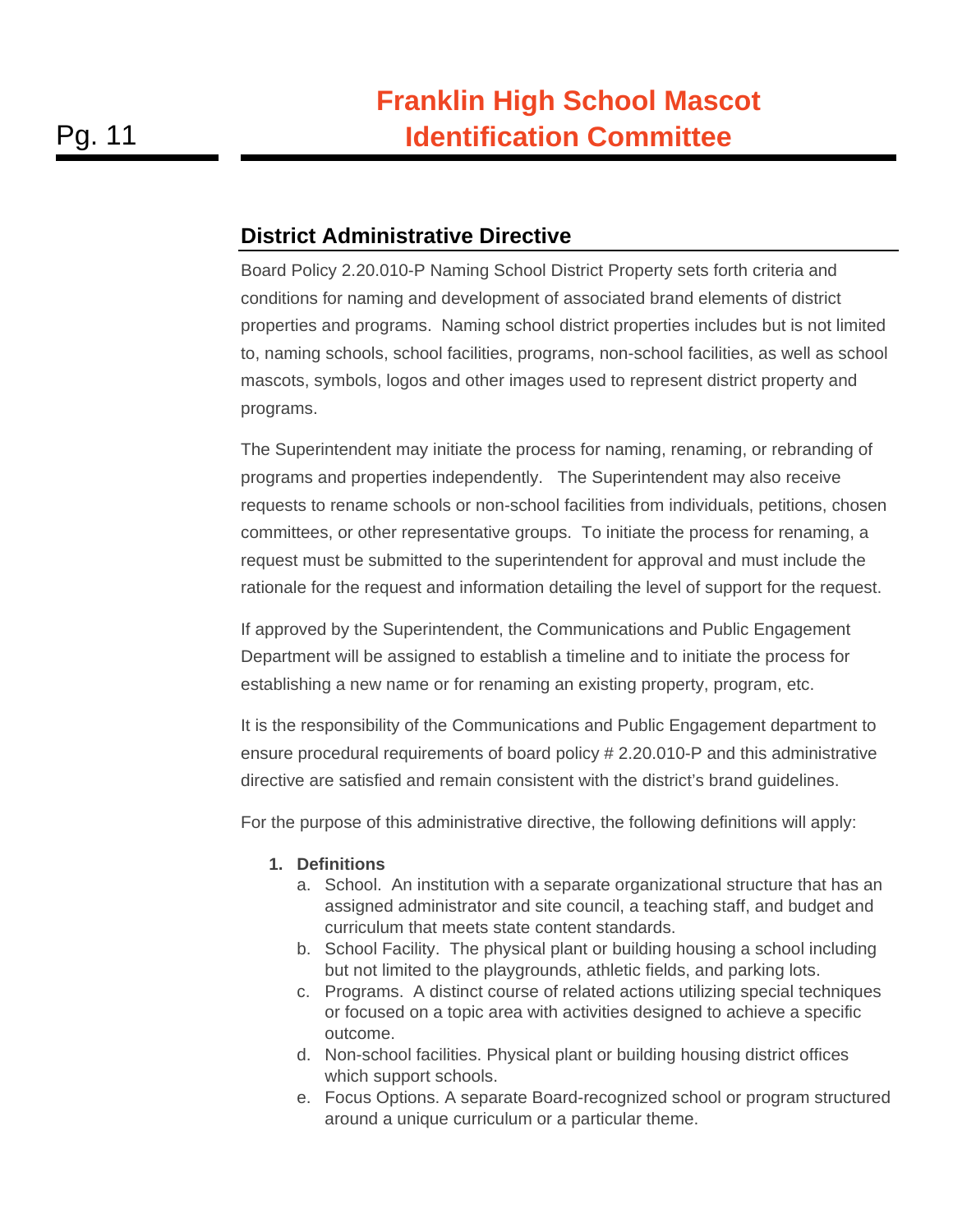# Pg. 12

# **Franklin High School Mascot Identification Committee**

- f. Areas within a School Facility. Spaces and rooms inside and out, including, but not limited to, classrooms, auditoriums, gymnasiums, administrative offices, halls, and cafeterias, athletic fields, playgrounds, and parking lots.
- g. School Conversion. New schools resulting from division of one existing school into more than one separate and distinct school.
- h. School Merger. A school formed from combining two or more schools into one school or location.
- i. School Reconfiguration. Rearrangement of grades or programs within a school.
- j. Community / School Community. The students, family, caregivers, faculty, administration, alumni, community partners, and other key stakeholders.
- k. Brand. A school or district's identity including more than just names and logos. Branding captures values, culture, and personality. It defines how identity will be represented.

The procedure for naming and renaming shall take place in the following manner:

#### **I. Naming and renaming**

- 1. **School facilities, focus options, programs, conversions, mergers, reconfigurations, mascots**.
- a. At the direction of the Superintendent, the Communications and Public Engagement department will establish a timeline for the naming process and will work with the school principal to form a naming committee.
- b. The committee will be facilitated by a member of the Communications and Public Engagement department and shall include the school principal and representatives from the school's community including current students, staff (at least one teacher and one classified employee), community partners, alumni, and any other key stakeholders. The Communications and Public Engagement department will work with the principal to determine how representatives are selected for the committee.
- c. The charge of the committee will be to solicit input from the greater school community and to make a recommendation to the Superintendent for consideration. This will be a two-part process to first establish a name – followed by the development of brand identity elements. Both steps will follow the same process.
- d. The committee, working with the Communications and Public Engagement Department, will notify the staff, students, parents, and community groups of affected schools about the naming process.
- e. The committee will ensure a process for all interested parties to provide input.
- f. The committee will ensure that the name selected meets the criteria outlined in Board Policy 2.20.020-P. Consideration will be given to the historical background of the name to ensure that it is not associated with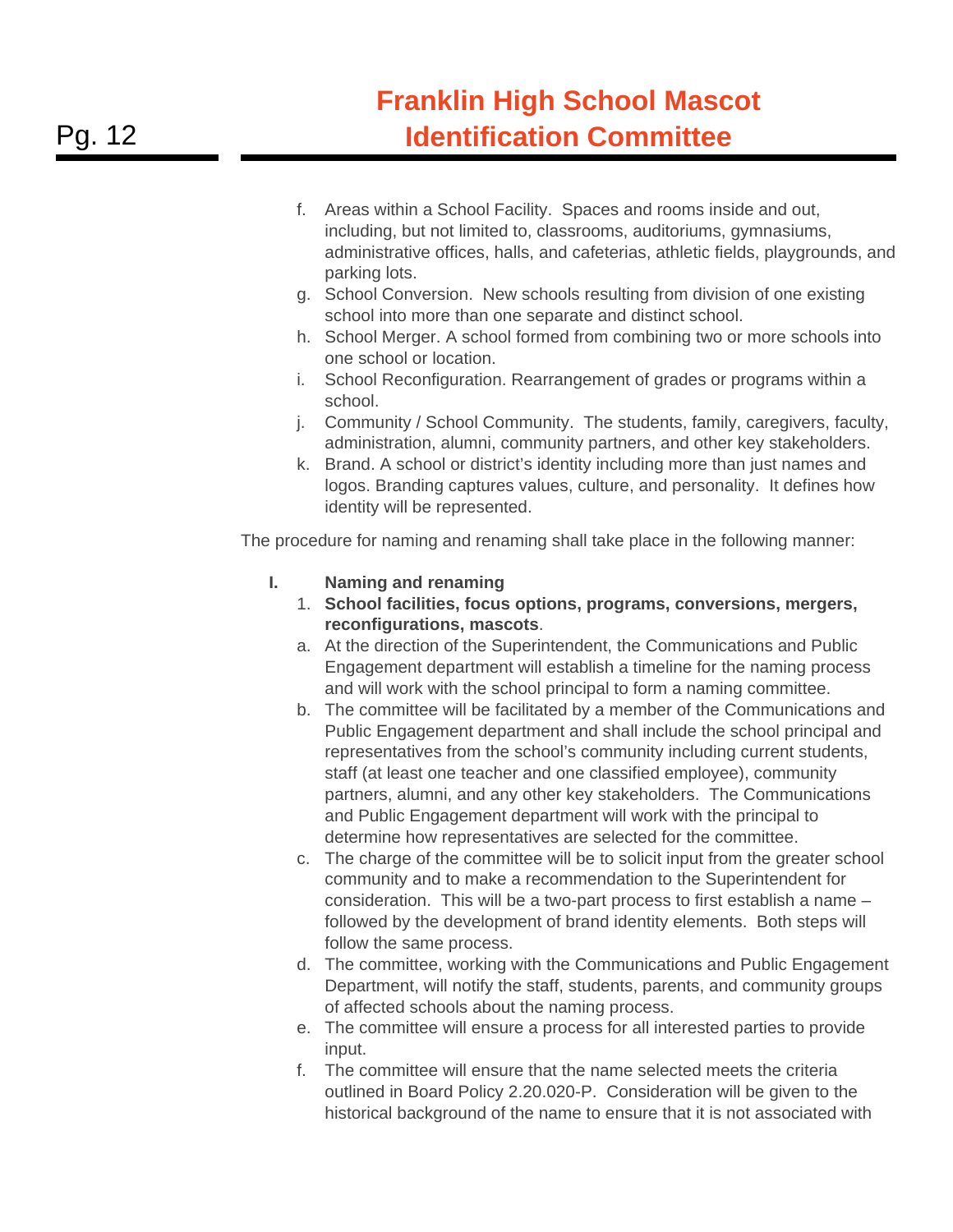activities that are in conflict with the District's mission, goals, and policy of non-discrimination.

- g. The recommendation must contain:
	- 1. Documentation of the level of school community support and the process used to determine that support. The documentation must show that current and former students along with school staff have been included in the discussions and should include the names of committee members and a description of the process used to form the committee.
		- 2. Documentation of consideration given to the historical background of the name and its relevance to the community served by the school.
		- 3. A fiscal impact statement and suggested methods of covering the expense of the name change.
		- 4. If the name change is being proposed to address discrimination or because the current name does not comply with the criteria specified in Board Policy 2.20.010-P, the party is exempted from providing a fiscal impact statement.
- h. The Superintendent will review the recommendation, and when approved, the Superintendent will present the recommended name to the full board for final approval.
- i. The full Board will vote to approve the recommendation. The decision of the Board will be final.
- j. Once a name is approved, the Communications and Public Engagement department will develop brand identity elements. Brand identity elements, including symbols, marks, or logos will be submitted to the Superintendent for approval.

#### **2. Areas within a school facility**

- a. Requests to name an area within a school facility (i.e., the library, gymnasium, playing field) shall be presented to the school principal.
- b. The request should be supported by a rationale and summary of staff, student, parent, alumni, and community support for the naming.
- c. If the request is approved by the principal, it will be presented to the appropriate supervisor of the school's cluster for approval and referral to the Superintendent.
	- 1. The decision to proceed will be based upon evaluation of the request and rationale under Board Policy 2.20.010-P.
	- 2. If the principal and supervisor decide not to proceed, a letter outlining the reason will be sent to the proposer(s).
- d. If a decision is made to proceed, the principal will work with the Communications and Public Engagement department to establish a timeline and form a committee consisting of a member of the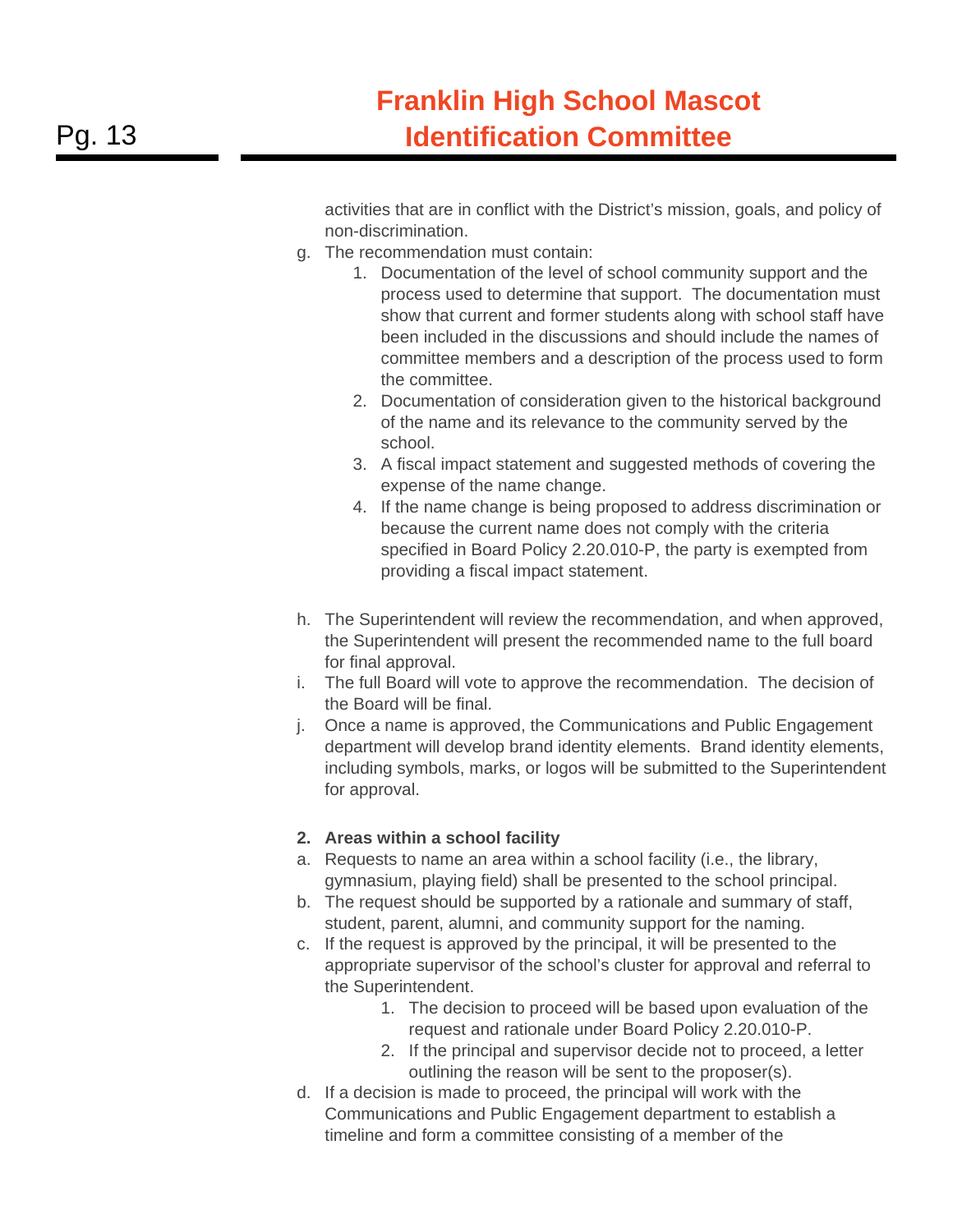# **Franklin High School Mascot Identification Committee**

Communications and Public Engagement department and representatives from the school's community including students, staff (at least one teacher and one classified employee), community partners, alumni, and any other key stakeholders.

- e. The charge of the committee will be to solicit input from the greater school community and to make a recommendation to the Superintendent for consideration.
- f. The committee, working with the Communications and Public Engagement Department, will notify the staff, students, parents, and community groups of affected schools about the naming process.
- g. The committee will ensure a process for all interested parties to provide input.
- h. The committee will ensure that the name selected meets the criteria outlined in Board Policy 2.20.020-P. Consideration will be given to the historical background of the name to ensure that it is not associated with activities that are in conflict with the District's mission, goals, and policy of non-discrimination.
- i. The committee's recommendation must be approved by the school principal and cohort supervisor prior to submitting to the Superintendent. The recommendation shall include an outline of the process used to establish the committee, a summary of engagement activities with school community members, the rationale for the choice, and any supporting information regarding the name's relevance to the community served by the school.
- j. Once the Superintendent has approved the recommendation, the Superintendent will present the recommended name to the full board for approval.
- k. The full Board will vote on the recommendation. The decision of the Board will be final.
- l. The Superintendent or designee, in conjunction with the Communications and Public Engagement Department and Facilities Management, must approve all permanent signs or markers used to honor persons or acknowledge entities for which areas within the school are named. Unless otherwise agreed to by the Superintendent or designee, the cost of signs or markers or any other cost associated with the naming will be the obligation of the individual school.

#### **3. Non-School Facilities and areas within non-school facilities**

- a. Requests to name non-school facilities or areas within non-school facilities shall be submitted to the Superintendent and accompanied by a statement of rationale and financial impact.
- b. The Superintendent or designee will evaluate the request based upon the criteria established in Board Policy 2.20.010-P and make a decision whether or not to proceed with the request.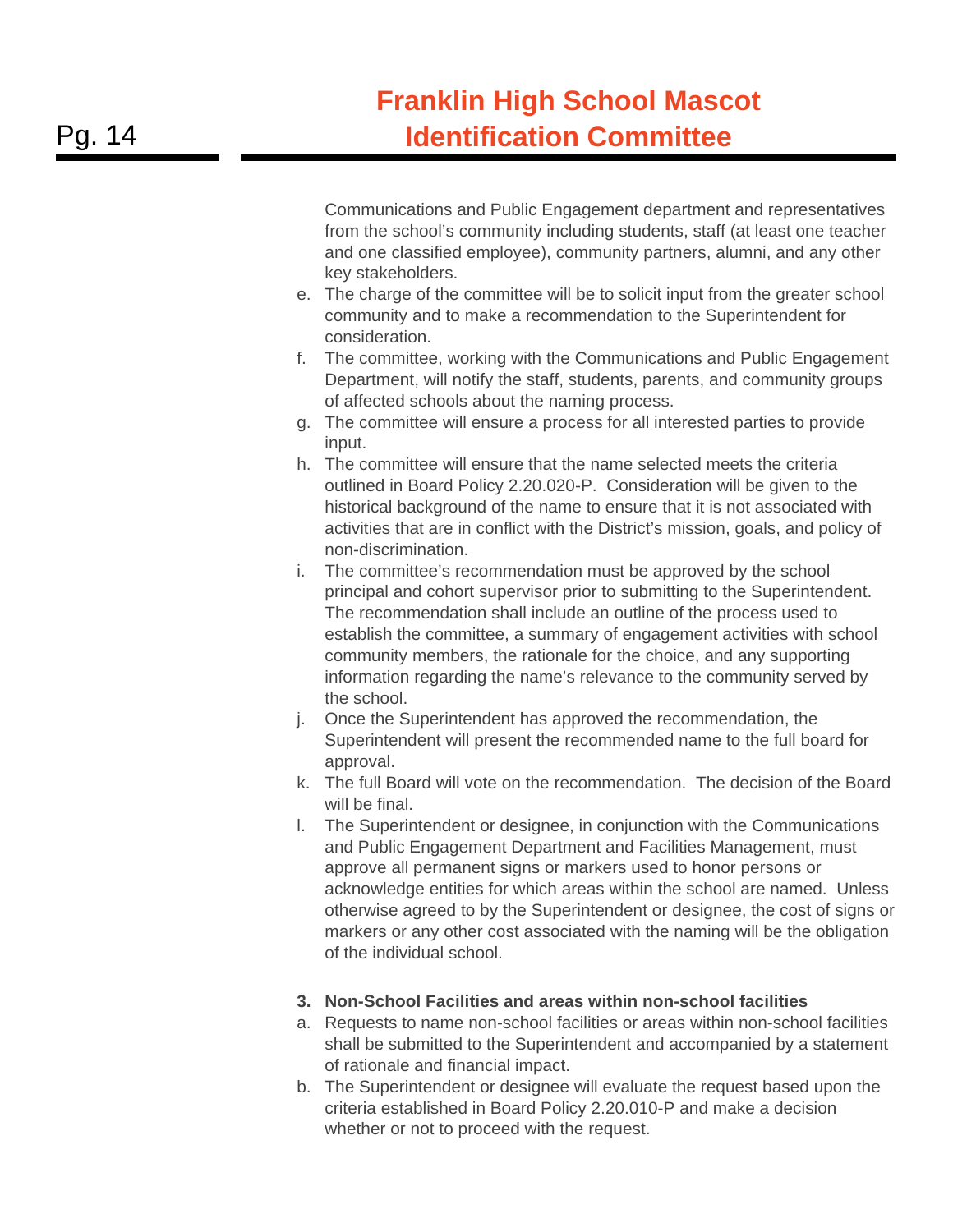- c. If the decision is not to proceed, the Superintendent or designee will notify the proposer of the decision and the reason for the decision.
- d. If the decision is to proceed, the Superintendent will assign the Communications and Public Engagement Department to establish a timeline and form a committee consisting of key stakeholders.
- e. The committee will ensure that the name selected meets the criteria outlined in Board Policy 2.20.020-P. Consideration will be given to the historical background of the name to ensure that it is not associated with activities that are in conflict with the district's mission, goals, and policy of non-discrimination.
- f. The committee's recommendation to the Superintendent shall include an outline of the process used to establish the committee, a summary of engagement activities with school community members, the rationale for the choice, and any supporting information regarding the name's relevance to the community served by the school.
- k. Once the Superintendent has approved the recommendation, the Superintendent will present the recommended name to the full board for approval.
- l. The full Board will vote on the recommendation. The decision of the Board will be final.
- m. Once a name is approved, the Communications and Public Engagement department will develop brand identity elements and will submit to the Superintendent for approval.

#### **I. Naming as a result of gifts**

- a. Proposals to name new facilities or parts of existing facilities may be considered as part of the terms of acceptance of a significant monetary gift.
- b. Names proposed must be in keeping with the criteria established in Board Policy 2.20.010-P.
- c. A committee will be formed to review the proposal and members will include, but are not limited to, General Counsel or designee, Senior Director of Communications and Public Engagement, and the Principal (if the name affects an existing school facility). Consideration will be given to the historical background of the name to ensure that it is not associated with activities that are in conflict with the District's mission, goals, and policy of non-discrimination.
- d. If the committee recommends accepting the naming proposal as part of the terms of the donation, they will submit their recommendation to the Superintendent for review and approval. If approved, the Superintendent will recommend that the Board accept the donation and proposed name.
- e. The decision of the Board is final.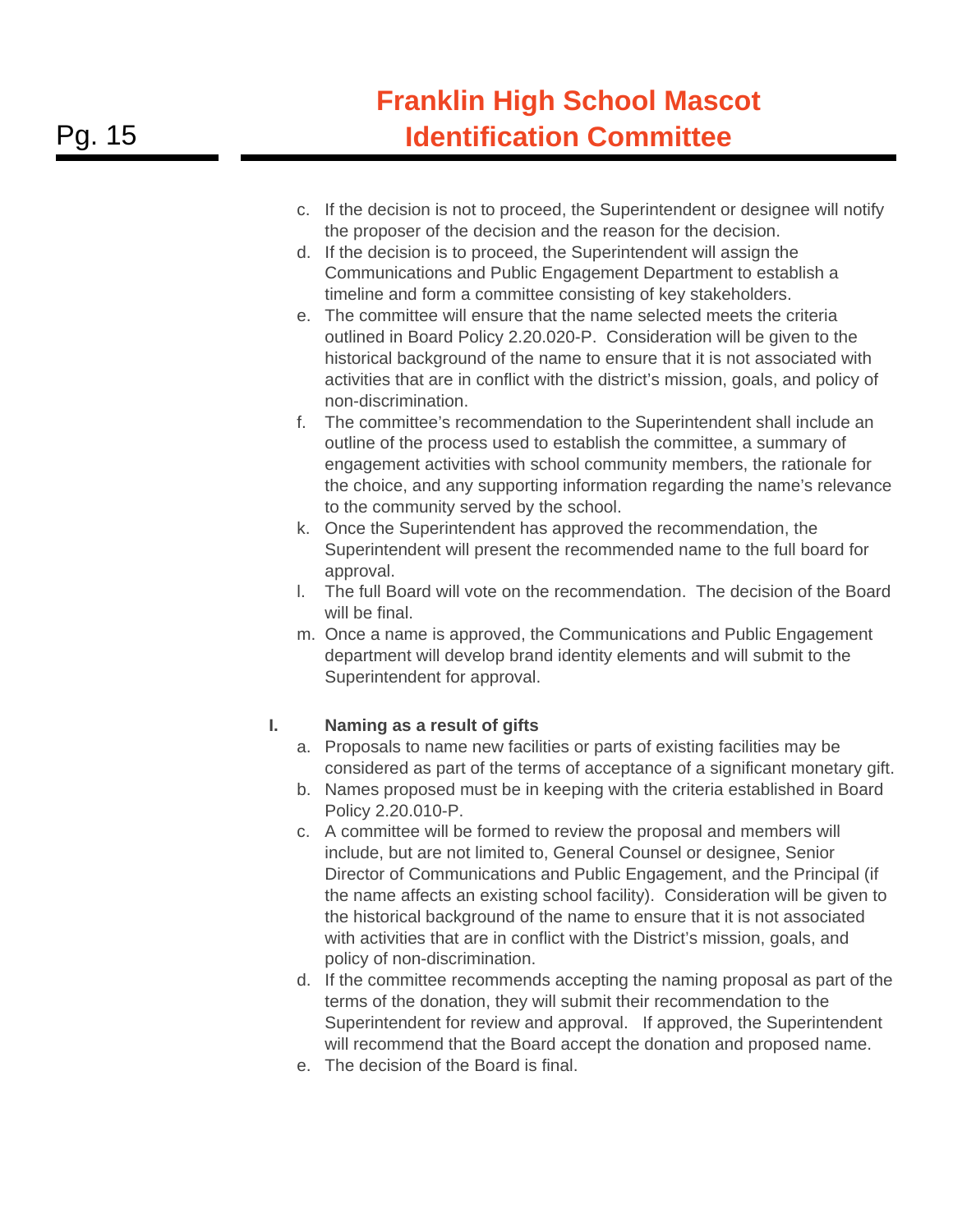|        | <b>Franklin High School Mascot</b> |
|--------|------------------------------------|
| Pg. 16 | <b>Identification Committee</b>    |